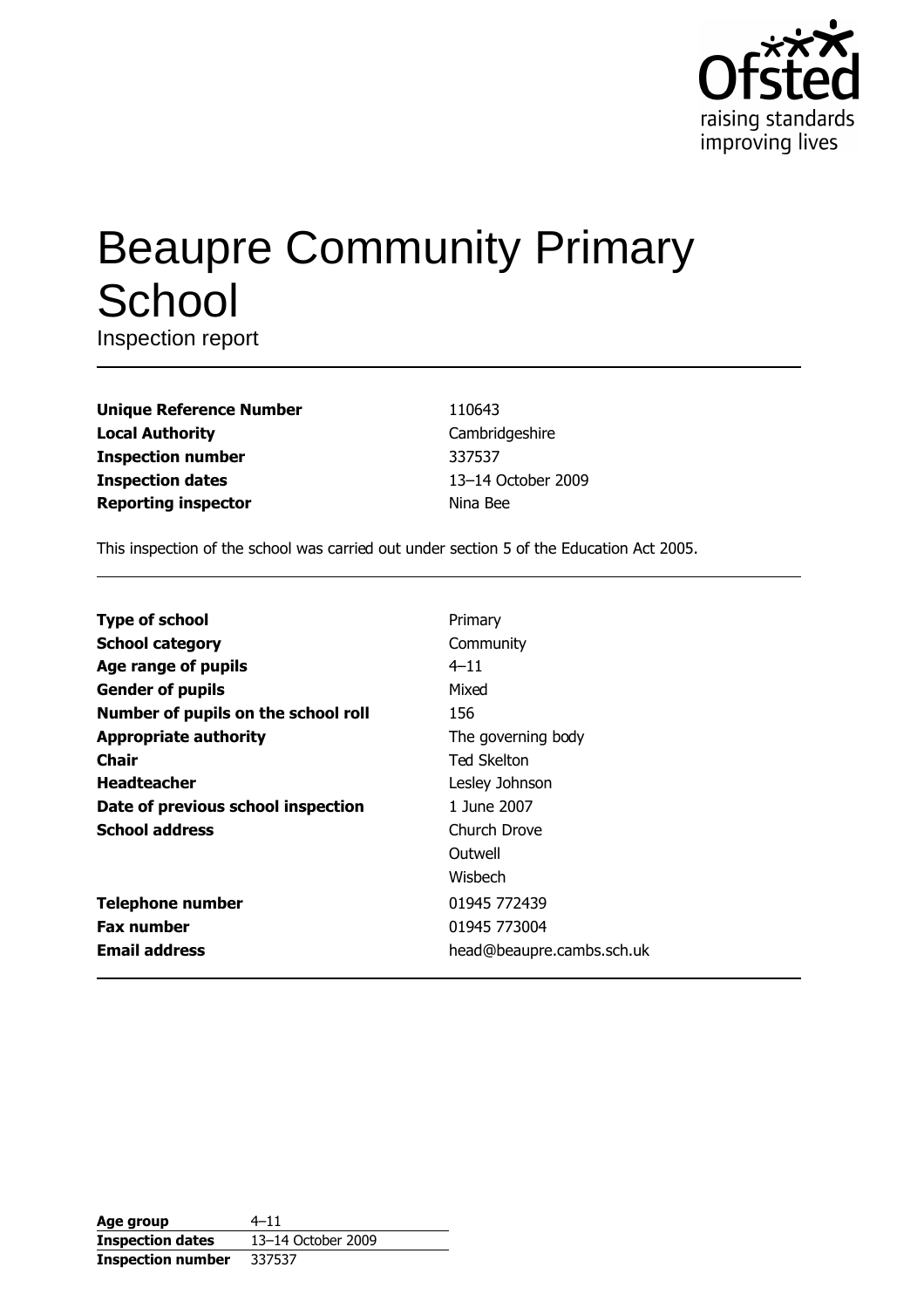The Office for Standards in Education, Children's Services and Skills (Ofsted) regulates and inspects to achieve excellence in the care of children and young people, and in education and skills for learners of all ages. It regulates and inspects childcare and children's social care, and inspects the Children and Family Court Advisory Support Service (Cafcass), schools, colleges, initial teacher training, work-based learning and skills training, adult and community learning, and education and training in prisons and other secure establishments. It rates council children's services, and inspects services for looked after children, safequarding and child protection.

Further copies of this report are obtainable from the school. Under the Education Act 2005, the school must provide a copy of this report free of charge to certain categories of people. A charge not exceeding the full cost of reproduction may be made for any other copies supplied.

If you would like a copy of this document in a different format, such as large print or Braille, please telephone 08456 404045, or email enquiries@ofsted.gov.uk.

You may copy all or parts of this document for non-commercial educational purposes, as long as you give details of the source and date of publication and do not alter the documentation in any way.

Royal Exchange Buildings St Ann's Square Manchester M2 7LA T: 08456 404045 Textphone: 0161 618 8524 E: enquiries@ofsted.gov.uk W: www.ofsted.gov.uk © Crown copyright 2009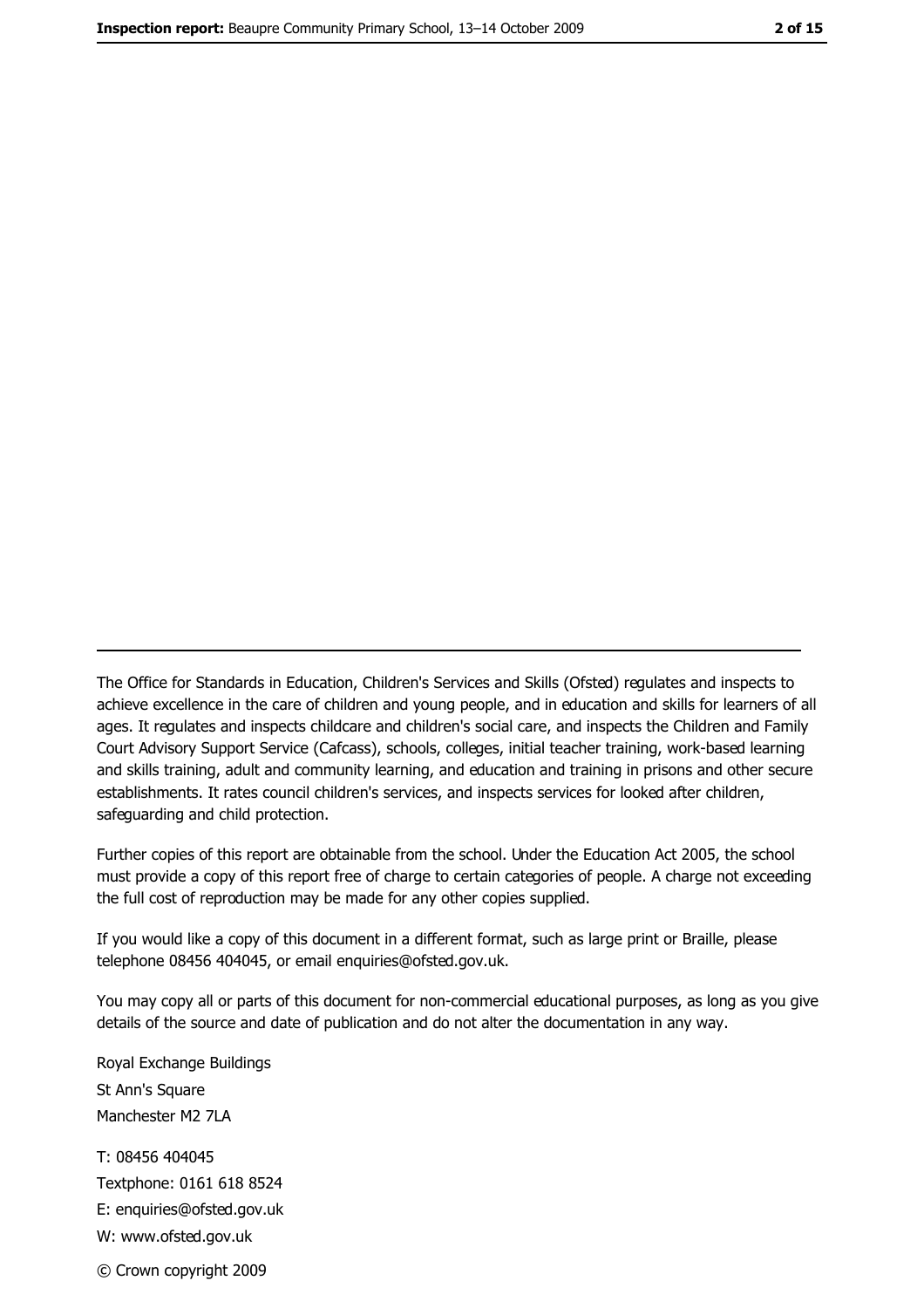# **Introduction**

This inspection was carried out by two additional inspectors. The inspectors visited seven lessons, and held discussions with governors, staff, groups of pupils and parents. They observed the school's work, and looked at policies, internal and external monitoring evidence, school tracking data, teachers' planning and safequarding documentation, and analysed 51 parental questionnaires.

The inspection team reviewed many aspects of the school's work. It looked in detail at the following:

- the provision for children in the Early Years Foundation Stage  $\blacksquare$
- pupils' progress and whether previous underachievement has been eradicated  $\blacksquare$
- how well leaders and managers identify weaknesses and then improve the  $\blacksquare$ education that is provided.

# Information about the school

Beaupr $\Box$  is smaller than most primary schools. Almost all of the pupils come from White British families. The number of pupils with special educational needs and/or disabilities is below average. However, these pupils are not spread evenly within year groups. As a result, some year groups have an above average proportion of pupils with special educational needs and/or disabilities. The Early Years Foundation Stage consists of one class which also contains a few pupils who are from Year 1.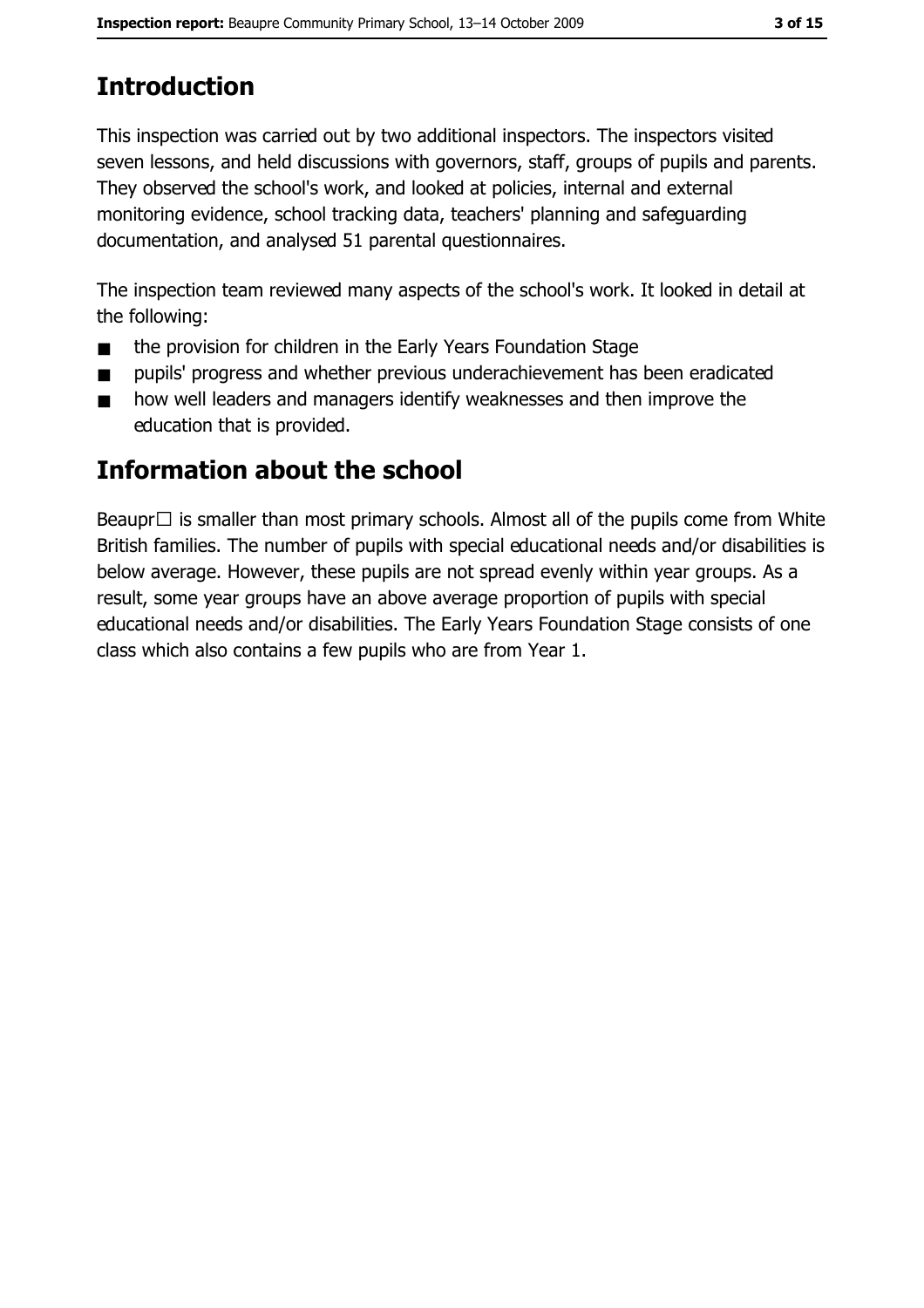# **Inspection judgements**

## Overall effectiveness: how good is the school?

#### The school's capacity for sustained improvement

## **Main findings**

Beaupr $\Box$  provides a satisfactory education for its pupils. It is particularly good at linking with other schools and people in the community, especially many external agencies who support pupils with specific needs. As a result, a great number of pupils benefit from these good links. In addition, interesting visitors are invited into school who make learning more fun. During the inspection, music workshops were arranged and enjoyed by all. By the time pupils leave in Year 6, standards are average. This represents satisfactory learning and progress. A strength in the satisfactory curriculum is that it enables pupils to develop a good awareness of the necessity to adopt healthy lifestyles and learn how to keep themselves safe. Attendance is below average. Despite receiving clear guidance, a number of parents and carers take their children on holiday during term time. A few pupils do not attend regularly. Because of this, a small number of pupils do not do as well as they should.

Teaching is satisfactory overall. Children in Reception make a satisfactory start to their education. In Years 1 to 6, learning is satisfactory but sometimes slows down when activities do not consistently match the abilities of all pupils. This means that pupils do not always achieve what they are capable of and this is a concern for a few parents and carers. Inspectors support their view. Where teaching is good, such as in the Year 4 and 5 class, learning is more rapid because assessment information is used carefully to plan activities that are suitably matched to pupils' abilities. When this happens, the work of the teaching assistants contributes well to pupils learning. However, this is not always the case. The large majority of parents and carers are pleased with the work of the school. A few feel that their suggestions and concerns are not taken into account. The headteacher and her deputy have a clear idea of how well the school is doing. Self-evaluation is generally accurate. However, too few other staff and governors are involved in this process. Governors are not fully involved in the work of the school and so are not able accurately to identify strengths and areas for development. Staff morale is low; many feel that they are not fully involved in what is going on and as a result feel undervalued. The school has made adequate improvements since the previous inspection. The focus on developing communication, language and literacy skills lower down in the school has improved pupils' progress in reading and writing in Year 1 but has yet to impact further up the school. Improvements in the building have improved the learning environment particularly in relation to library provision and the design and technology programme. These successes indicate that the school has a satisfactory capacity to improve.

## What does the school need to do to improve further?

 $\overline{\mathbf{3}}$ 

4 of 15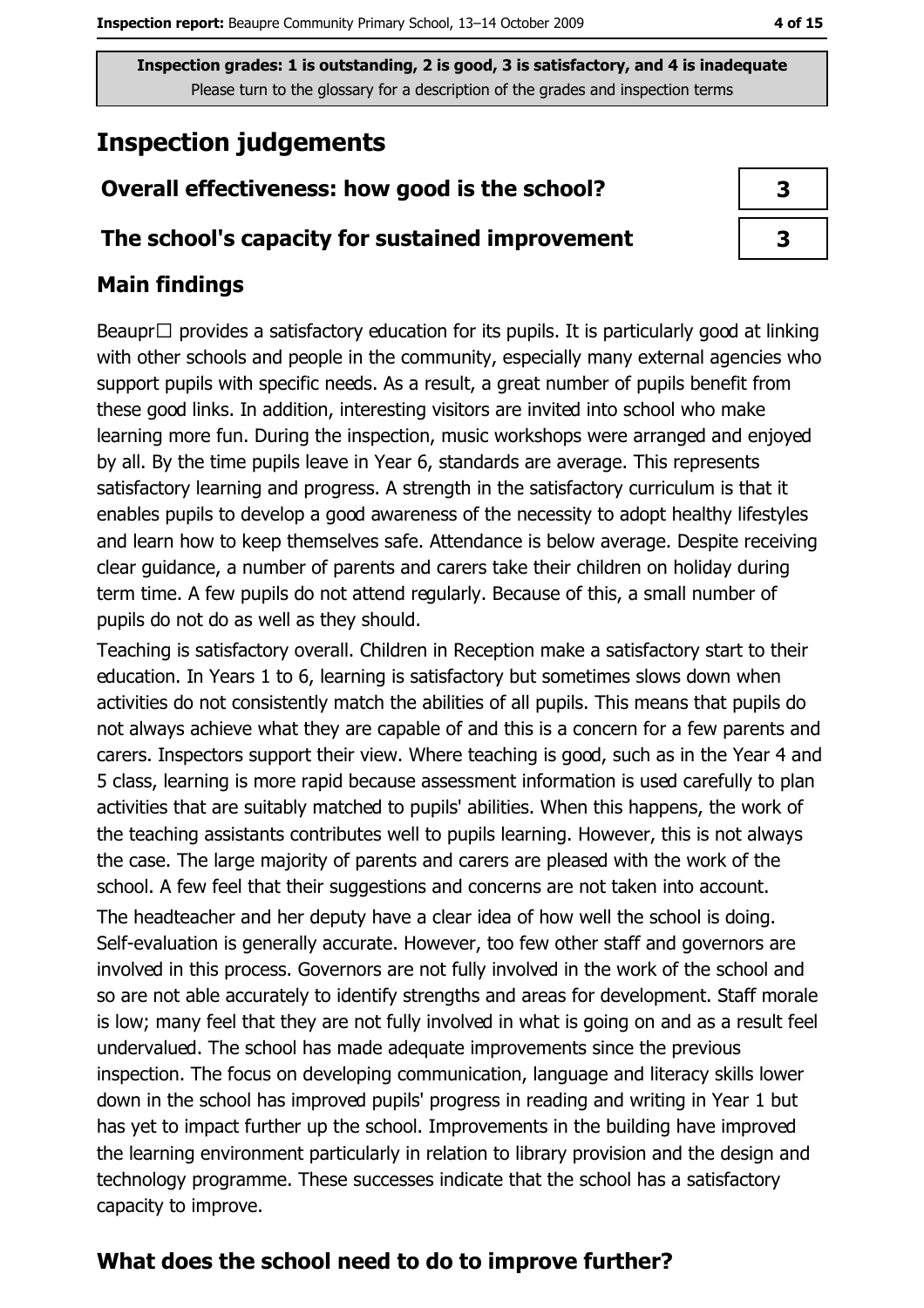- Ensure that all pupils make more consistent progress and receive good quality teaching by:
	- checking that higher attaining pupils are always sufficiently challenged and lower attaining pupils are given activities that are not too difficult for them.
	- using teaching assistants more effectively to contribute to learning.
- Improve the engagement with parents to take more account of their views and,  $\blacksquare$ where it is not possible to act on them, to give them a better understanding of why.
- Working more closely with parents to ensure that all pupils attend regularly and  $\blacksquare$ then achieve well.
- Develop the role of the governors by:  $\blacksquare$ 
	- enabling them to be more actively involved in the self-evaluation process and become more knowledgeable about the school's strengths and what needs improving.
- Improve staff morale by making sure that all members of staff are fully involved in  $\blacksquare$ the work of the school so that they all feel equally valued.
- About 40% of the schools whose overall effectiveness is judged satisfactory may  $\blacksquare$ receive a monitoring visit by an Ofsted inspector before their next section 5 inspection.

## **Outcomes for individuals and groups of pupils**

Pupils usually work hard in lessons and enjoy learning. They enjoy their learning more and make better progress during lessons when they are given activities that are matched to their needs. For example, in a Year 4 and 5 class, where pupils were learning how to use calendars, activities were carefully planned for all abilities and teaching assistants were effectively directed by the teacher, contributing well to learning. As a result, pupils worked conscientiously and learning was good. Pupils with special educational needs and/or learning disabilities learn as well as their classmates. The school's data and inspection evidence show that standards are broadly average for pupils who are currently in Years 2 and 6 in English, mathematics and science. At times, attainment is lower than expected for pupils' ages because of high proportions of pupils with special educational needs and/or disabilities in some year groups. This was the case for the Year 6 group in 2009.

Older pupils speak impressively about what they have learnt about the importance of eating healthily and the need to take regular exercise. In particular, they show a good awareness of what happens if one eats too much fat or sugar. Pupils are absolutely confident that they are safe in school, and those who look after them at home agree. Their knowledge of any potential dangers they may come across is good. Pupils talk confidently and articulately about topics such as water safety, the dangers of electricity and Internet safety. Pupils' spiritual, moral, social and cultural development is satisfactory. They generally get along with each other, show respect for each other and the adults who help them and behave well. Their contribution to the local community is satisfactory. Pupils spoke very proudly of the money they recently raised for breast

 $\overline{\mathbf{3}}$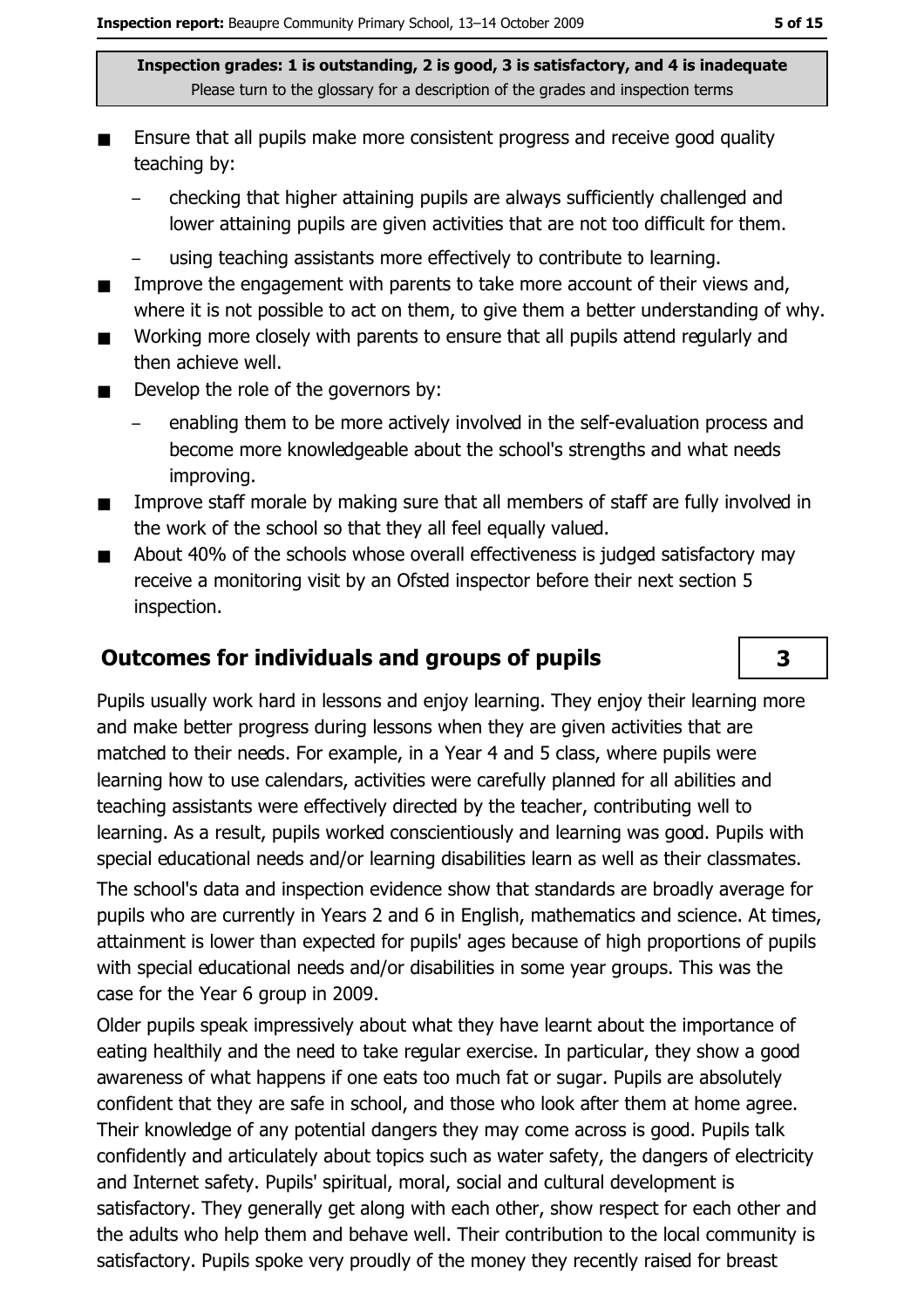cancer research. Attendance is below average. Despite the school's efforts a few pupils do not attend regularly and a number of parents continue to take their children out of school during term time.

These are the grades for pupils' outcomes

| Pupils' achievement and the extent to which they enjoy their learning                                                     |                         |  |
|---------------------------------------------------------------------------------------------------------------------------|-------------------------|--|
| Taking into account:<br>Pupils' attainment <sup>1</sup>                                                                   | 3                       |  |
| The quality of pupils' learning and their progress                                                                        | 3                       |  |
| The quality of learning for pupils with special educational needs and/or<br>disabilities and their progress               | 3                       |  |
| The extent to which pupils feel safe                                                                                      | $\overline{\mathbf{2}}$ |  |
| <b>Pupils' behaviour</b>                                                                                                  | $\overline{\mathbf{2}}$ |  |
| The extent to which pupils adopt healthy lifestyles                                                                       | $\overline{\mathbf{2}}$ |  |
| The extent to which pupils contribute to the school and wider community                                                   | 3                       |  |
| The extent to which pupils develop workplace and other skills that will<br>contribute to their future economic well-being | 3                       |  |
| Taking into account:<br>Pupils' attendance <sup>1</sup>                                                                   | 4                       |  |
| The extent of pupils' spiritual, moral, social and cultural development                                                   | 3                       |  |

## How effective is the provision?

Teachers develop good relationships with their pupils and classes are usually satisfactorily organised. Most lessons are soundly resourced to enable satisfactory learning. The pace of lessons slows down when teachers do not plan activities for the different abilities and year groups in their classes. Pupils then have difficulty keeping on task because activities are either too easy or too difficult. In lessons where learning was good, all abilities were challenged effectively and pupils' attitudes were positive throughout. Teachers' marking is supportive but does not consistently inform pupils what they need to do to move onto the next step of learning.

The curriculum enables pupils to make satisfactory progress overall. It is enriched well by visitors who are invited into school to talk to and work with the pupils. Visitors, such as the road safety officer and the local police, support the personal, social and health

The grades for attainment and attendance are: 1 is high; 2 is above average; 3 is broadly average; and 4 is low.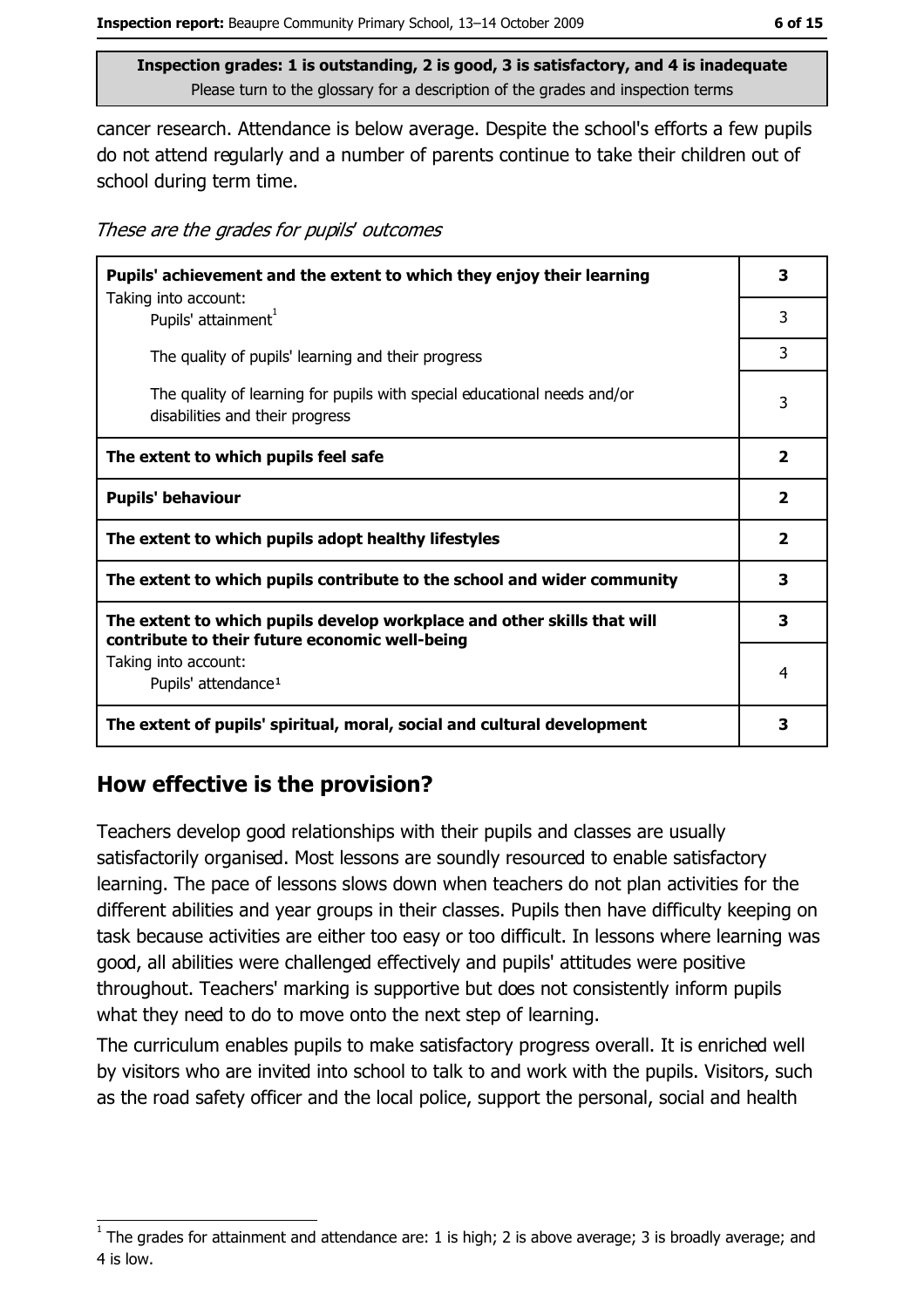education programme well. Visits out, including a residential visit, support many areas of the curriculum and promote the development of personal and social skills well when pupils learn to live along side each other for a few days. In addition, pupils have satisfactory opportunities to take part in out of school clubs, many of which are sporting activities.

Pupils are soundly cared for and looked after. Pupils with specific needs are generally well catered for because there are good links with the external agencies they are involved with. Strong links with the local secondary school enable pupils to get to know their new school before they leave their primary school. Procedures to promote regular attendance have not been altogether successful in raising the attendance level which is below average and affects the achievement that some pupils make.

These are the grades for the quality of provision

| The quality of teaching                                                                                    | 3 |
|------------------------------------------------------------------------------------------------------------|---|
| Taking into account:<br>The use of assessment to support learning                                          |   |
| The extent to which the curriculum meets pupils' needs, including, where<br>relevant, through partnerships | 3 |
| The effectiveness of care, guidance and support                                                            | 3 |

#### How effective are leadership and management?

The school has recently gone through a period of staffing disruption because of sickness along with difficulty getting a full and well established governing body. This has made it hard for the headteacher to develop her leaders and managers. Nevertheless, she and her deputy have identified what needs to be done and are ambitious to move the school forwards. The management of equality of opportunity is satisfactory. The headteacher agrees that the school is at the early stages of implementing an effective strategy to promote community cohesion. Staff have worked with neighbouring schools to develop a plan of action. Safeguarding arrangements are secure and at the time of the inspection fulfilled all statutory requirements. Governance is inadequate. The governors do not have a clear idea of how the school is doing, particularly in relation to identifying strengths and areas for further improvement, pupils' achievement and attainment. As a result, it is difficult for them to support and challenge the school as they should.

These are the grades for leadership and management

| The effectiveness of leadership and management in embedding ambition and<br>driving improvement                                                                     |    |
|---------------------------------------------------------------------------------------------------------------------------------------------------------------------|----|
| Taking into account:<br>The leadership and management of teaching and learning                                                                                      | ิว |
| The effectiveness of the governing body in challenging and supporting the<br>school so that weaknesses are tackled decisively and statutory responsibilities<br>met |    |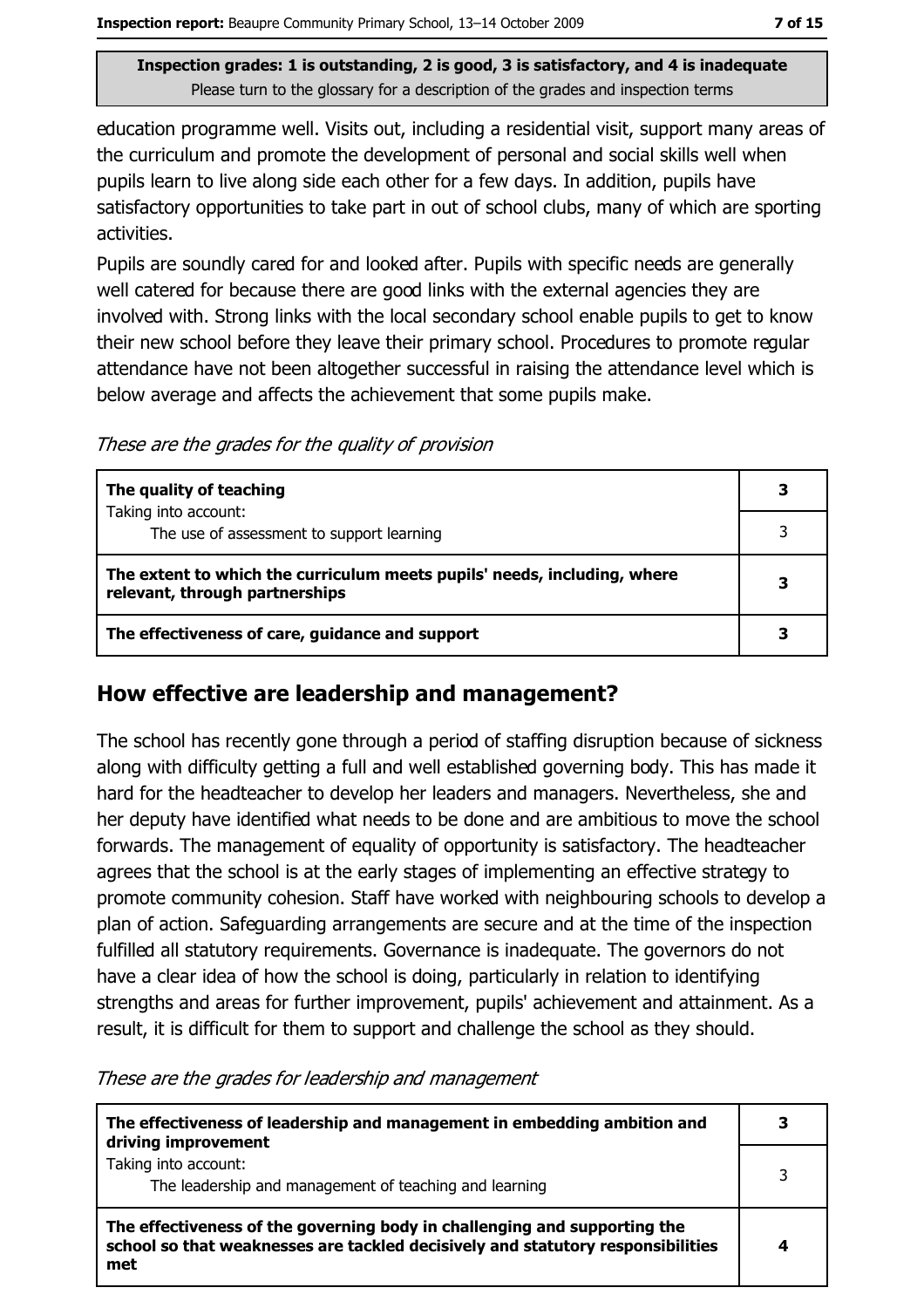| Inspection grades: 1 is outstanding, 2 is good, 3 is satisfactory, and 4 is inadequate<br>Please turn to the glossary for a description of the grades and inspection terms |   |
|----------------------------------------------------------------------------------------------------------------------------------------------------------------------------|---|
| The effectiveness of the school's engagement with parents and carers                                                                                                       | 3 |
| The effectiveness of partnerships in promoting learning and well-being                                                                                                     | 2 |
| The effectiveness with which the school promotes equality of opportunity and<br>tackles discrimination                                                                     | 3 |
| The effectiveness of safeguarding procedures                                                                                                                               | 3 |
| The effectiveness with which the school promotes community cohesion                                                                                                        | 3 |
| The effectiveness with which the school deploys resources to achieve<br>value for money                                                                                    | 3 |

# **Early Years Foundation Stage**

Parents are pleased with how quickly their children settle into school. They feel well informed and are happy with the provision provided for their children. When children start school, their skills development is below the expected levels for their age. By the time they leave Reception, levels are generally below average. This represents satisfactory learning and progress in relation to their starting points. Teaching is satisfactory. Activities are soundly planned and teach the children how to work and play together. Children were seen enthusiastically and confidently using the interactive whiteboard to decide how many of them wanted hot lunches and how many had brought packed lunches. Behaviour is generally good although, at times, a few children have difficulty listening attentively while adults are talking. Satisfactory systems are in place to monitor how well the children are doing. Adults identify children's specific needs ensuring that different abilities are soundly catered for. Resources in the classroom are plentiful, bright and colourful, and support learning well. The outdoor area has been identified as an area for improvement. It is sparsely resourced but used satisfactorily to develop learning. Leadership and management of the Early Years Foundation Stage are satisfactory. At present, the headteacher is overseeing this as the class teacher has only very recently been appointed. Sessions are satisfactorily organised and run smoothly.

These are the grades for the Early Years Foundation Stage

| <b>Overall effectiveness of the Early Years Foundation Stage</b>                             |  |
|----------------------------------------------------------------------------------------------|--|
| Taking into account:<br>Outcomes for children in the Early Years Foundation Stage            |  |
| The quality of provision in the Early Years Foundation Stage                                 |  |
| The effectiveness of leadership and management of the Early Years<br><b>Foundation Stage</b> |  |

#### **Views of parents and carers**

The large majority of questionnaires were positive and indicated that parents and carers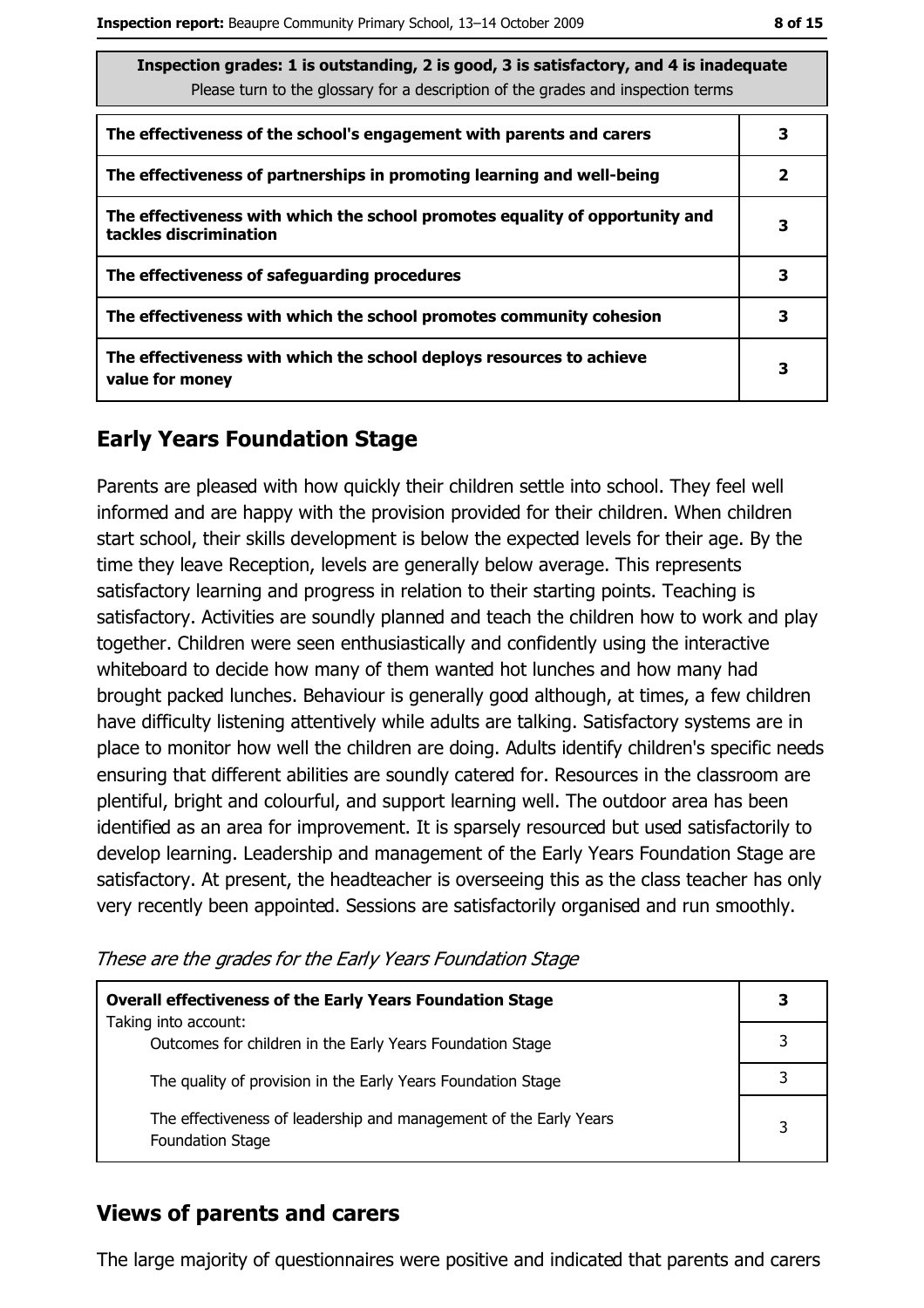are happy with the work of the school. Almost all think that their children are safe in school and generally enjoy school life. A few parents and carers feel that they are not well informed about their children's progress. Inspection evidence indicates that there are satisfactory procedures in place for this in the form of parents' evenings and annual reports. A small minority of parents and carers feel that the school does not deal effectively with unacceptable behaviour. The inspection team disagrees. There are clear procedures in place relating to behaviour. Overall, although a few are not entirely happy, the large majority of parents and carers are pleased with the experience that their children receive at Beaupr $\square$ .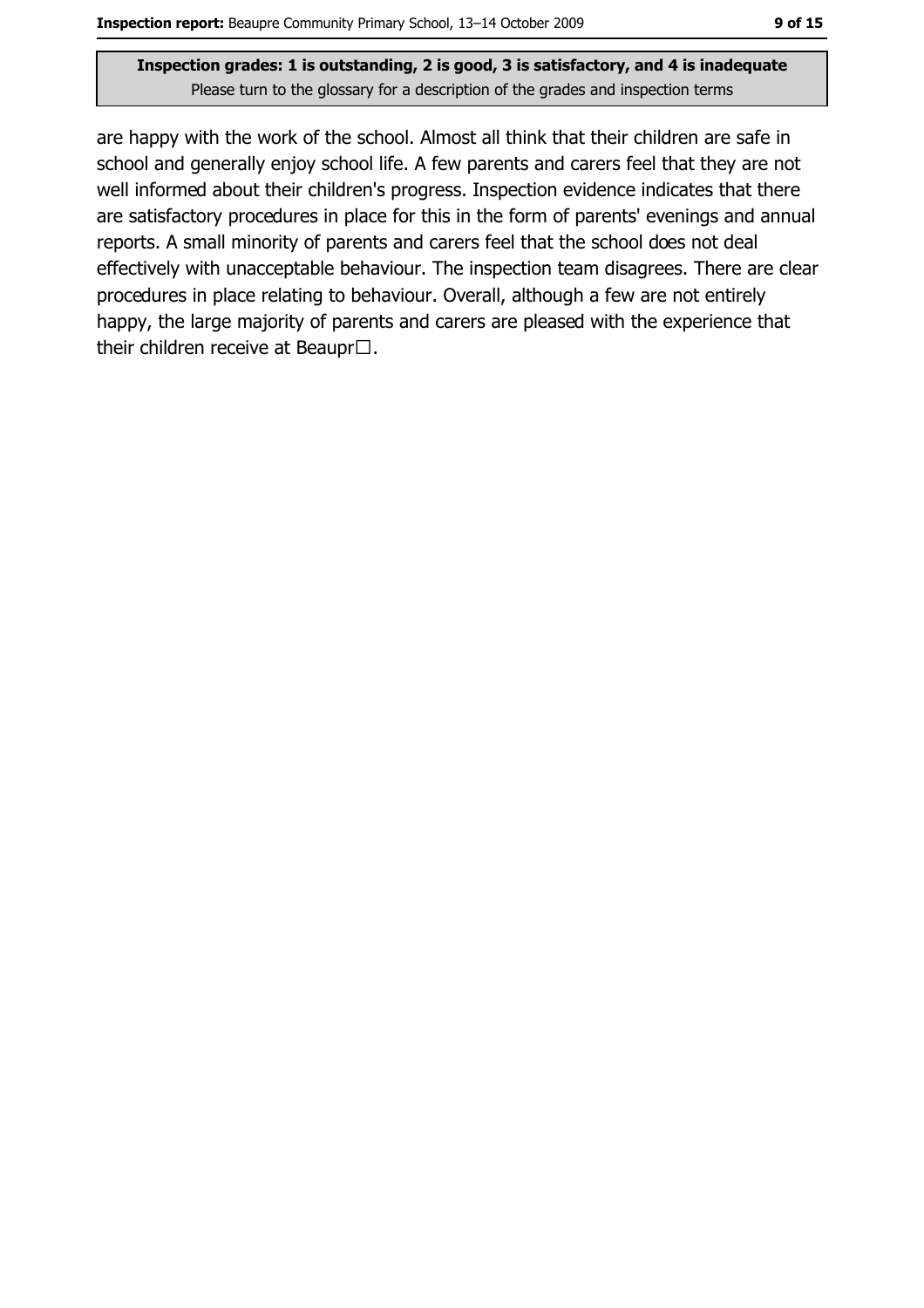#### Responses from parents and carers to Ofsted's questionnaire

Ofsted invited all the registered parents and carers of pupils registered at Beaupr□ Community Primary School to complete a questionnaire about their views of the school.

In the questionnaire, parents and carers were asked to record how strongly they agreed with 13 statements about the school. The inspection team received 51 completed questionnaires by the end of the on-site inspection. In total, there are 156 pupils registered at the school.

| <b>Statements</b>                                                                                                                                                                                                                                       | <b>Strongly</b><br><b>Agree</b> |               | <b>Agree</b> |               |                | <b>Disagree</b> |                | <b>Strongly</b><br>disagree |  |
|---------------------------------------------------------------------------------------------------------------------------------------------------------------------------------------------------------------------------------------------------------|---------------------------------|---------------|--------------|---------------|----------------|-----------------|----------------|-----------------------------|--|
|                                                                                                                                                                                                                                                         | <b>Total</b>                    | $\frac{1}{2}$ | <b>Total</b> | $\frac{0}{0}$ | <b>Total</b>   | $\frac{0}{0}$   | <b>Total</b>   | $\frac{0}{0}$               |  |
| My child enjoys school                                                                                                                                                                                                                                  | 14                              | 29            | 30           | 63            | $\overline{2}$ | $\overline{4}$  | 1              | $\overline{2}$              |  |
| The school keeps my child<br>safe                                                                                                                                                                                                                       | 16                              | 33            | 31           | 65            | $\mathbf{1}$   | $\overline{2}$  | 0              | 0                           |  |
| The school informs me<br>about my child's progress                                                                                                                                                                                                      | 8                               | 17            | 29           | 60            | 6              | 13              | 4              | 8                           |  |
| My child is making enough<br>progress at this school                                                                                                                                                                                                    | 15                              | 31            | 22           | 46            | 8              | 17              | 1              | $\overline{2}$              |  |
| The teaching is good at this<br>school                                                                                                                                                                                                                  | 9                               | 19            | 31           | 65            | 5              | 10              | $\overline{2}$ | $\overline{4}$              |  |
| The school helps me to<br>support my child's learning                                                                                                                                                                                                   | 9                               | 19            | 29           | 60            | $\overline{7}$ | 15              | $\overline{2}$ | $\overline{4}$              |  |
| The school helps my child to<br>have a healthy lifestyle                                                                                                                                                                                                | 22                              | 46            | 22           | 46            | 3              | 6               | 1              | $\overline{2}$              |  |
| The school makes sure that<br>my child is well prepared for<br>the future (for example<br>changing year group,<br>changing school, and for<br>children who are finishing<br>school, entering further or<br>higher education, or<br>entering employment) | 11                              | 23            | 23           | 48            | 5              | 10              | $\overline{2}$ | 4                           |  |
| The school meets my child's<br>particular needs                                                                                                                                                                                                         | 13                              | 27            | 25           | 52            | $\overline{7}$ | 15              | 1              | $\overline{2}$              |  |
| The school deals effectively<br>with unacceptable behaviour                                                                                                                                                                                             | 10                              | 21            | 20           | 42            | 11             | 23              | 3              | 6                           |  |
| The school takes account of<br>my suggestions and<br>concerns                                                                                                                                                                                           | 10                              | 21            | 20           | 42            | $\overline{7}$ | 15              | 3              | 6                           |  |
| The school is led and<br>managed effectively                                                                                                                                                                                                            | 10                              | 21            | 24           | 50            | 10             | 21              | $\overline{2}$ | $\overline{4}$              |  |
| Overall, I am happy with my<br>child's experience at this<br>school                                                                                                                                                                                     | 12                              | 35            | 12           | 35            | 6              | 18              | $\overline{2}$ | 6                           |  |

The table above summarises the responses that parents and carers made to each statement. The percentages indicate the proportion of parents and carers giving that response out of the total number of completed questionnaires. Where one or more parents and carers chose not to answer a particular question, the percentages will not add up to 100%.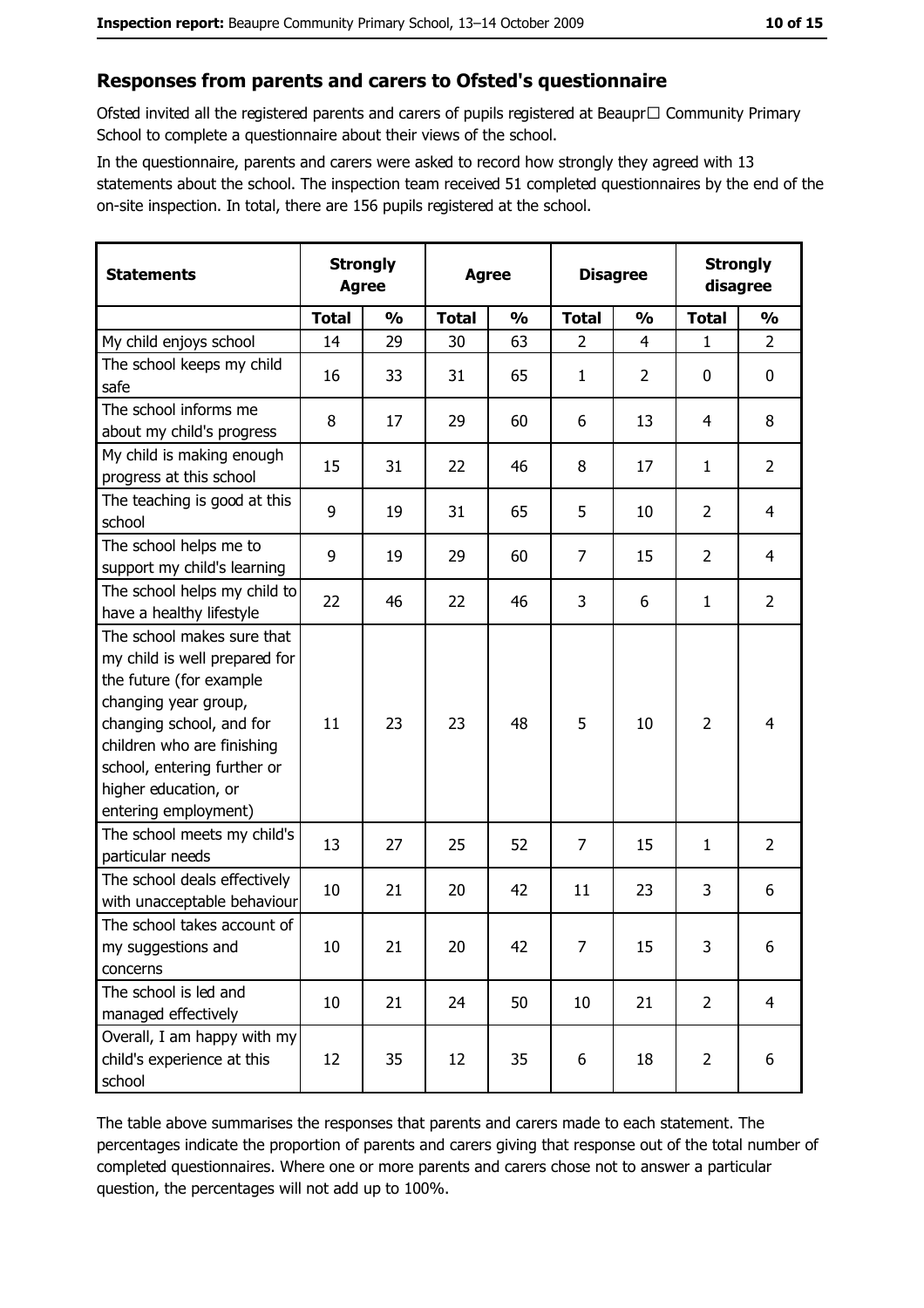# Glossary

| <b>Grade</b> | <b>Judgement</b> | <b>Description</b>                                                                                                                                                                                                               |
|--------------|------------------|----------------------------------------------------------------------------------------------------------------------------------------------------------------------------------------------------------------------------------|
| Grade 1      | Outstanding      | These features are highly effective. An oustanding<br>school provides exceptionally well for its pupils' needs.                                                                                                                  |
| Grade 2      | Good             | These are very positive features of a school. A school<br>that is good is serving its pupils well.                                                                                                                               |
| Grade 3      | Satisfactory     | These features are of reasonable quality. A satisfactory<br>school is providing adequately for its pupils.                                                                                                                       |
| Grade 4      | Inadequate       | These features are not of an acceptable standard. An<br>inadequate school needs to make significant<br>improvement in order to meet the needs of its pupils.<br>Ofsted inspectors will make further visits until it<br>improves. |

# What inspection judgements mean

## Overall effectiveness of schools inspected between September 2007 and July 2008

|                       | Overall effectiveness judgement (percentage of<br>schools) |      |                     |                   |
|-----------------------|------------------------------------------------------------|------|---------------------|-------------------|
| <b>Type of school</b> | Outstanding                                                | Good | <b>Satisfactory</b> | <b>Inadequate</b> |
| Nursery schools       | 39                                                         | 58   | 3                   | 0                 |
| Primary schools       | 13                                                         | 50   | 33                  | 4                 |
| Secondary schools     | 17                                                         | 40   | 34                  | 9                 |
| Sixth forms           | 18                                                         | 43   | 37                  | $\overline{2}$    |
| Special schools       | 26                                                         | 54   | 18                  | $\overline{2}$    |
| Pupil referral units  | 7                                                          | 55   | 30                  | 7                 |
| All schools           | 15                                                         | 49   | 32                  | 5                 |

New school inspection arrangements were introduced on 1 September 2009. This means that inspectors now make some additional judgements that were not made previously.

The data in the table above were reported in The Annual Report of Her Majesty's Chief Inspector of Education, Children's Services and Skills 2007/08.

Percentages are rounded and do not always add exactly to 100. Secondary school figures include those that have sixth forms, and sixth form figures include only the data specifically for sixth form inspection judgements.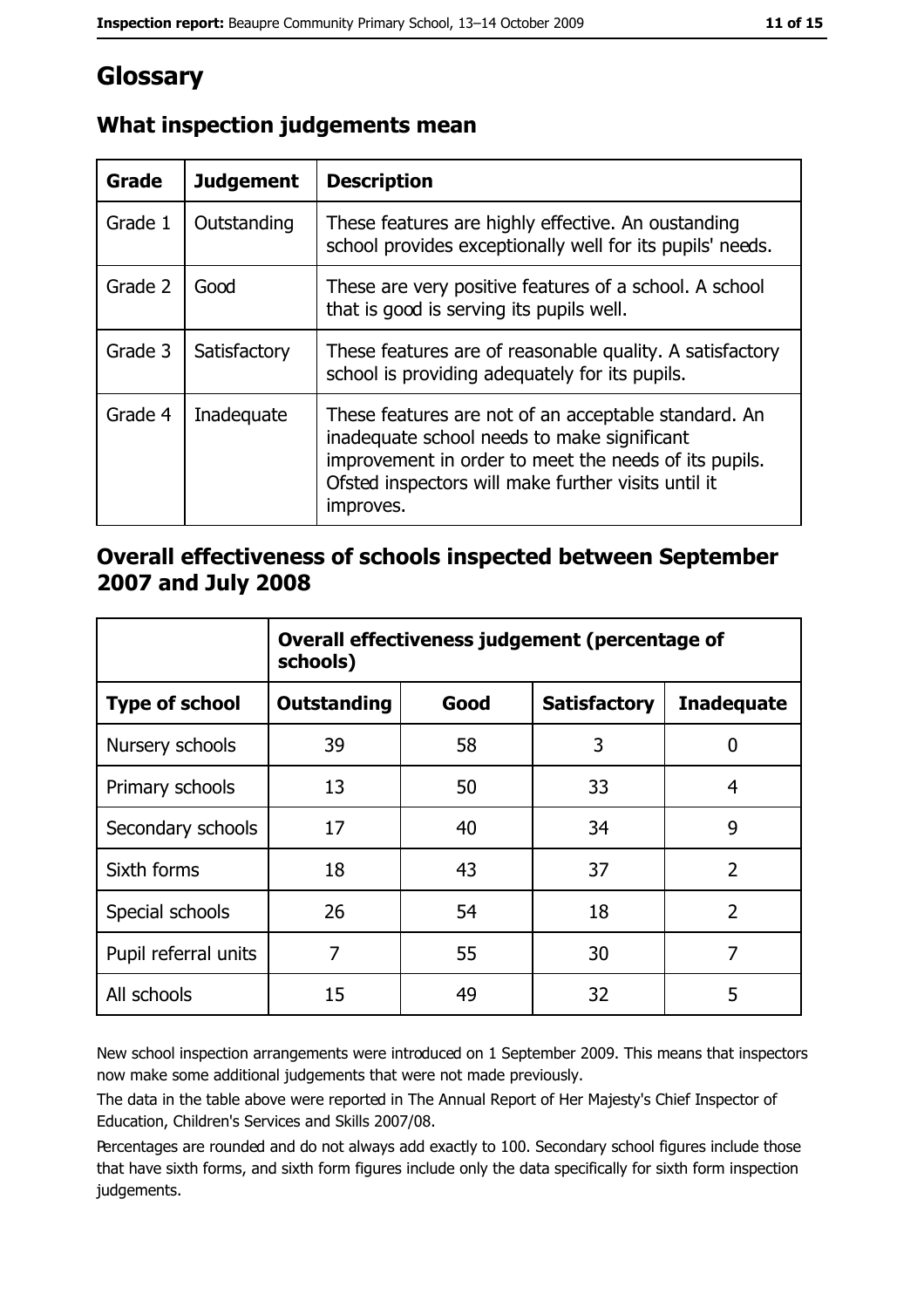# **Common terminology used by inspectors**

| Achievement:                  | the progress and success of a pupil in<br>their learning, development or training.                                                                                                                                                                                                                           |
|-------------------------------|--------------------------------------------------------------------------------------------------------------------------------------------------------------------------------------------------------------------------------------------------------------------------------------------------------------|
| Attainment:                   | the standard of the pupils' work shown by<br>test and examination results and in<br>lessons.                                                                                                                                                                                                                 |
| Capacity to improve:          | the proven ability of the school to<br>continue improving. Inspectors base this<br>judgement on what the school has<br>accomplished so far and on the quality of<br>its systems to maintain improvement.                                                                                                     |
| Leadership and management:    | the contribution of all the staff with<br>responsibilities, not just the headteacher,<br>to identifying priorities, directing and<br>motivating staff and running the school.                                                                                                                                |
| Learning:                     | how well pupils acquire knowledge,<br>develop their understanding, learn and<br>practise skills and are developing their<br>competence as learners.                                                                                                                                                          |
| <b>Overall effectiveness:</b> | inspectors form a judgement on a school's<br>overall effectiveness based on the findings<br>from their inspection of the school. The<br>following judgements, in particular,<br>influence what the overall effectiveness<br>judgement will be.                                                               |
|                               | The school's capacity for sustained<br>improvement.<br>Outcomes for individuals and groups<br>of pupils.<br>The quality of teaching.<br>The extent to which the curriculum<br>meets pupil's needs, including where<br>relevant, through partnerships.<br>The effectiveness of care, guidance<br>and support. |
| Progress:                     | the rate at which pupils are learning in<br>lessons and over longer periods of time. It<br>is often measured by comparing the<br>pupils' attainment at the end of a key<br>stage with their attainment when they<br>started.                                                                                 |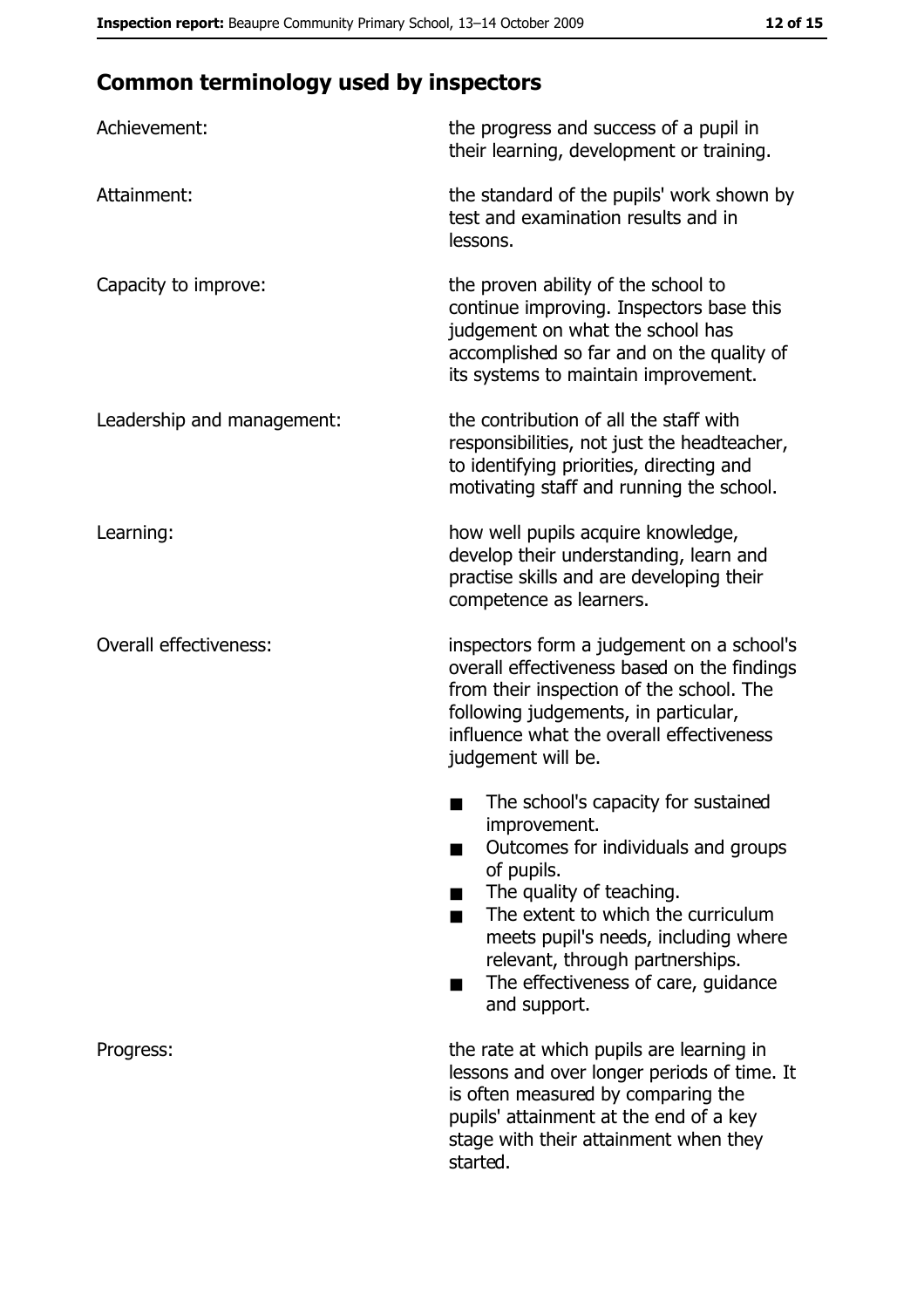This letter is provided for the school, parents and carers to share with their children. It describes Ofsted's main findings from the inspection of their school.



#### 14 October 2009

**Dear Pupils** 

Inspection of Beaupr□ Community Primary School, Outwell, PE14 8RN

Thank you for making us so welcome when we came to visit your school. We especially enjoved talking to you and seeing how well you were doing. We were impressed to see how much you have learnt about the need to eat healthily, take regular exercise and keep yourselves safe. Your school provides you with a satisfactory education. That means that some things are good and some things need to be improved further to make them good.

These are the main things we found out about your school.

Children in the Reception class get off to a satisfactory start.

We know you enjoy the many visitors who come into school, to make learning more fun, because we saw you working with the musicians who came in during the inspection.

Teaching is satisfactory and in a few lessons it is good.

The school is satisfactorily led and managed.

You reach standards that are similar to those reached by most pupils, by the time you leave in Year 6.

We think you generally get along well with each other.

We have asked the school to do a few things to improve the education you receive.

Make sure that teachers give you work that is not too easy or too hard so that you all learn well whichever year group you are in. Check that the teaching assistants are given clear plans so that they can help you even more.

Make it easier for those who look after you at home to speak with the staff and governors about the education you receive, and remind your parents and carers of the importance of attending regularly.

Give the governors more information about the school so that they become more knowledgeable about how well you are doing.

Make sure that staff are more involved in the work of the school so that they all feel part of the team.

Keep smiling and working hard.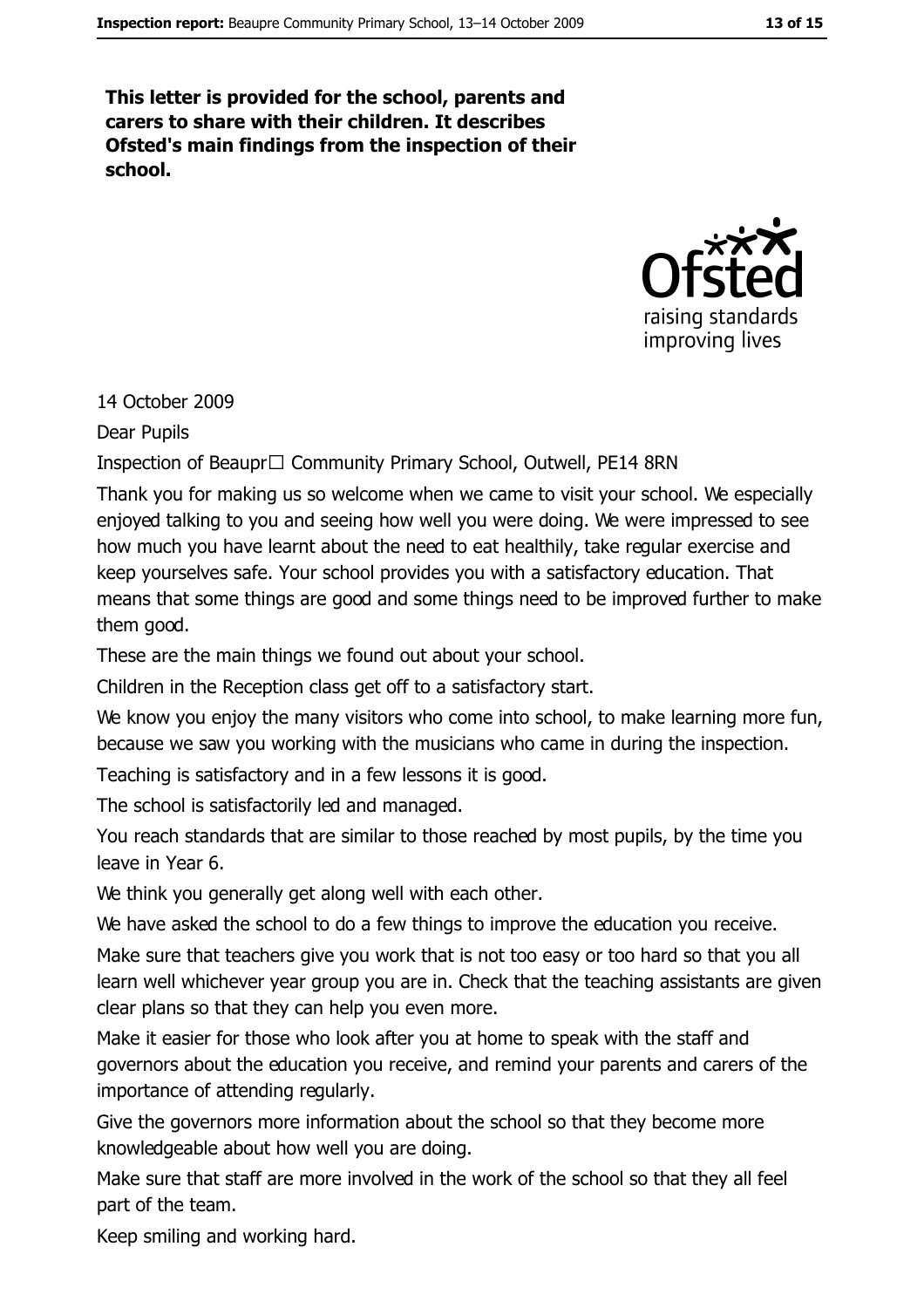Best wishes Nina Bee Lead Inspector